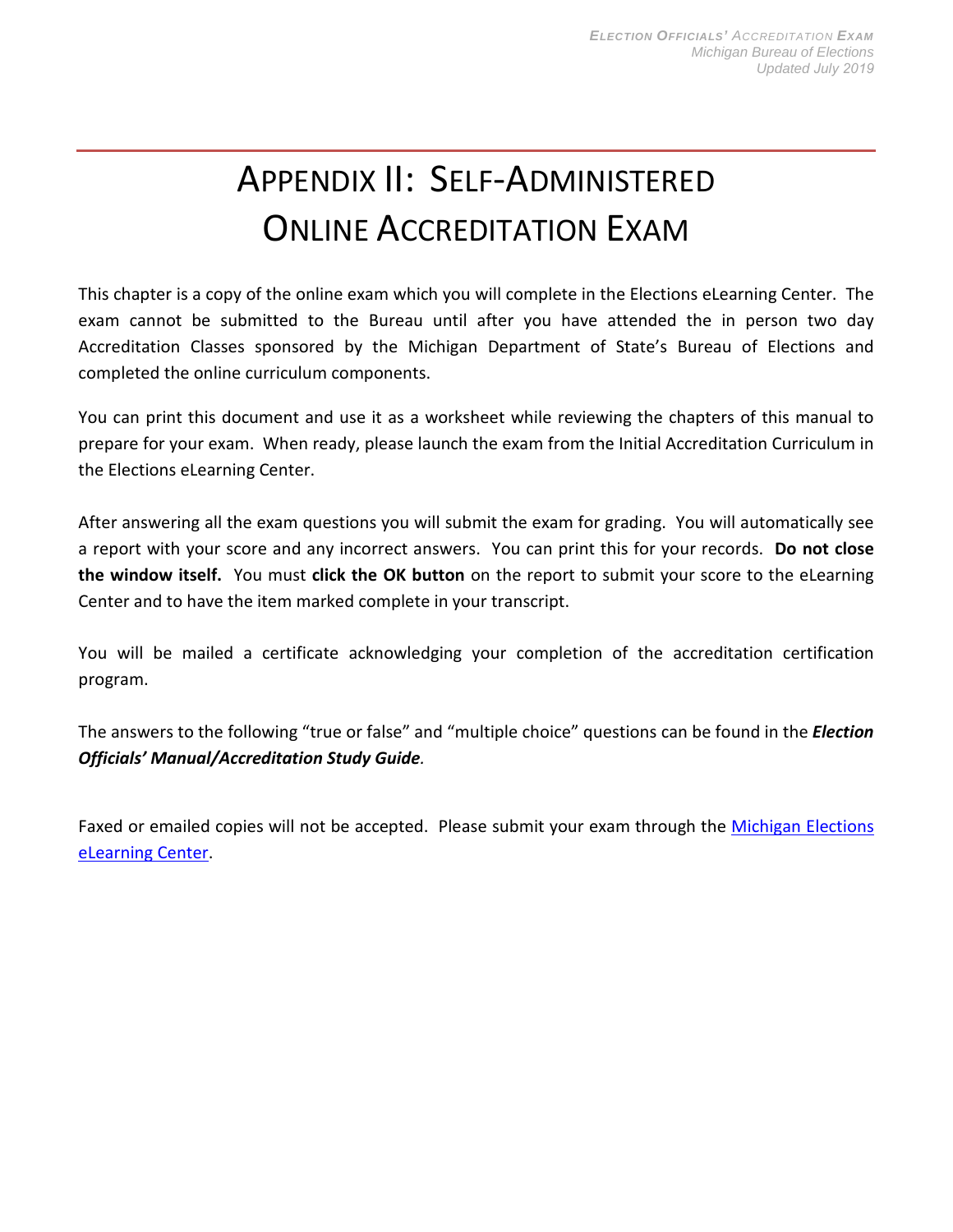## **TRUE OR FALSE:** CIRCLE CORRECT ANSWER

| 1.  | Τ | $\mathsf F$ | A candidate without political party affiliation who wishes to seek a partisan office<br>must file a non-partisan nominating petition.                                                                                                                                                                                                         |
|-----|---|-------------|-----------------------------------------------------------------------------------------------------------------------------------------------------------------------------------------------------------------------------------------------------------------------------------------------------------------------------------------------|
| 2.  | Τ | F           | Anyone who wishes to vote in an election may register to vote or update their<br>voter registration address no later than 15 days prior to an election via Secretary<br>of State branch office, a designated voter registration agency, in person at their<br>county, city, or township clerk's office or by mail without proof of residency. |
| 3.  | Τ | F           | A clerk cannot issue a "cancellation notice" to a voter solely because of the voter's<br>failure to participate in elections.                                                                                                                                                                                                                 |
| 4.  | Т | $\mathsf F$ | A mail-in registration application satisfies the 15-day "close of registration" for an<br>Election, if it is postmarked on or before the 15th day prior to the election.                                                                                                                                                                      |
| 5.  | Τ | F           | A voter registration application is void if the applicant fails to enter his or her<br>driver license or personal identification card number on the application form.                                                                                                                                                                         |
| 6.  | Τ | F           | A voter registration application must be rejected, if the applicant failed to sign<br>their application form and they were not previously registered to vote in Michigan                                                                                                                                                                      |
| 7.  | Τ | F           | An individual registering to vote by mail needs to provide their Michigan driver's<br>license number, state issued Personal Identification Card number or the last 4-<br>digits of their Social Security Number to fulfill the Federal ID requirement.                                                                                        |
| 8.  | Τ | F           | Michigan Election Law provides statutory authority in the conduct of Michigan<br>Elections.                                                                                                                                                                                                                                                   |
| 9.  | Т | F           | The Secretary of State serves as Michigan's "chief election officer" with<br>supervisory control over local election officials in the performance of election<br>related duties.                                                                                                                                                              |
| 10. | т | F           | City and township clerks are responsible for administering all federal, state,<br>county, city, township and village elections for their jurisdictions.                                                                                                                                                                                       |
| 11. | Т | F           | All candidates for public office are required to submit an Affidavit of Identity form<br>when filing for office.<br>$D \cap \sigma \cap \mathcal{D}$                                                                                                                                                                                          |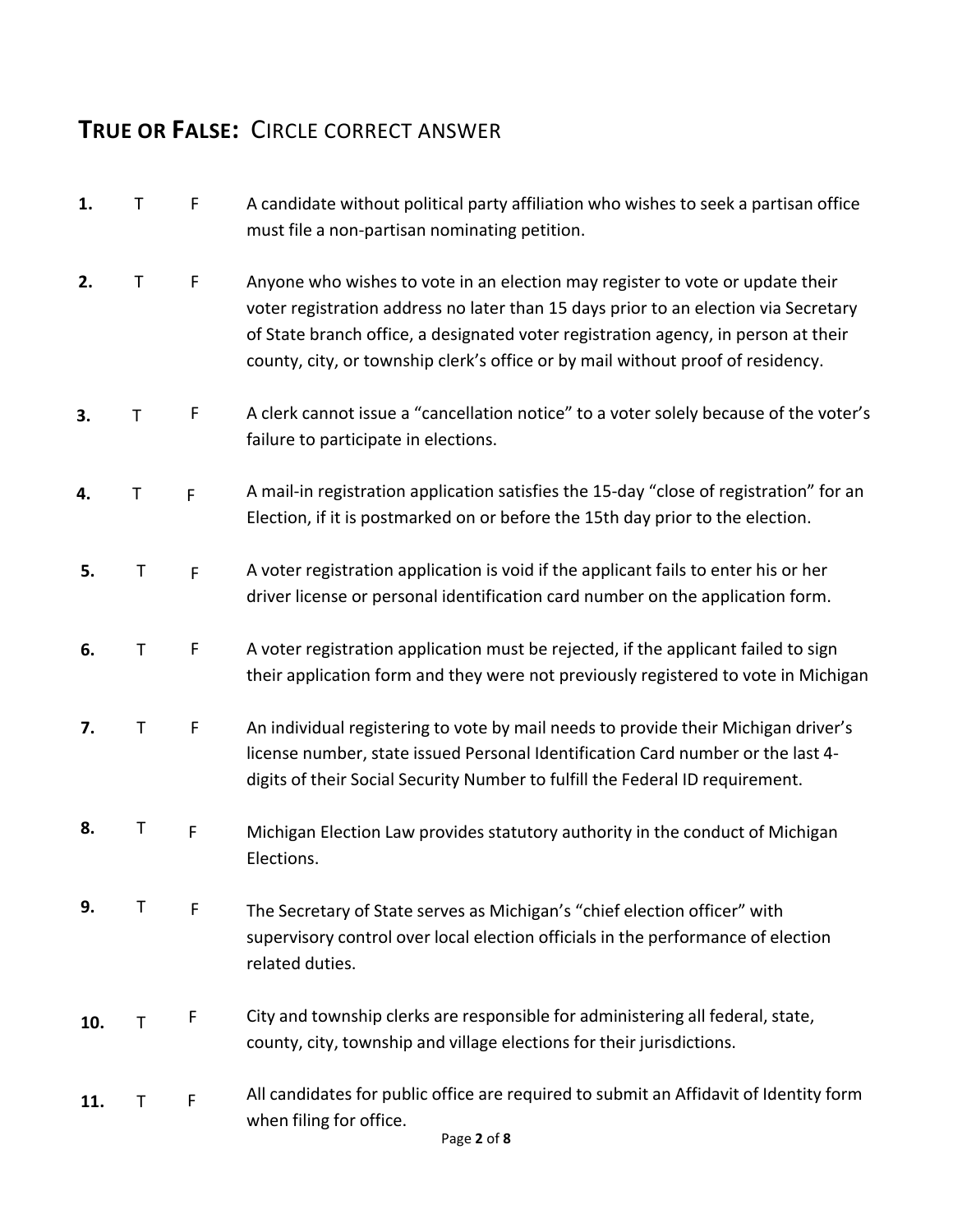| 12. | T | F           | A voter must have a reason to request their ballot be mailed to them ahead of the<br>election.                                                                                                                                                                                                                                                                            |
|-----|---|-------------|---------------------------------------------------------------------------------------------------------------------------------------------------------------------------------------------------------------------------------------------------------------------------------------------------------------------------------------------------------------------------|
| 13. | Τ | F           | All filings for public office are public information and must be produced for<br>inspection upon request.                                                                                                                                                                                                                                                                 |
| 14. | T | $\mathsf F$ | An individual seeking a precinct delegate position with write-in votes can file a<br>Declaration of Intent form as late as the date of the August primary.                                                                                                                                                                                                                |
| 15. | т | F           | Persons attending an absent voter counting board are not permitted to leave the<br>counting place once the counting begins until the polls close at 8:00 p.m.                                                                                                                                                                                                             |
| 16. | Τ | $\mathsf F$ | A Federal Write-In Absentee Ballot (FWAB) voter information page may not be<br>used to register a UOCAVA protected voter to vote.                                                                                                                                                                                                                                         |
| 17. | Τ | F           | A United States citizen living outside the United States may register to vote at their<br>last known address prior to moving out of the country.                                                                                                                                                                                                                          |
| 18. | Τ | $\mathsf F$ | Any voter may use a Federal Post Card Application (FPCA) to register to vote and<br>request an absent voter ballot.                                                                                                                                                                                                                                                       |
| 19. | Τ | $\mathsf F$ | Literature explaining the "pros and cons" of a proposal on the ballot may be<br>displayed in the polling place.                                                                                                                                                                                                                                                           |
| 20. | Τ | $\mathsf F$ | A voter whose name does not appear on the list of qualified voters on Election Day<br>due to an error in their record may vote after completing a Provisional Ballot Form<br>in the precinct.                                                                                                                                                                             |
| 21. | Τ | F           | An election inspector appointed to serve at a November general election does not<br>have to declare a specific political party on their application.                                                                                                                                                                                                                      |
| 22. | Τ | F           | The first three inspectors appointed to serve on a precinct board must be 18<br>years of age or older; any additional precinct inspectors appointed to the board<br>may be 16 or 17 years of age.                                                                                                                                                                         |
| 23. | т | F           | By agreement with the county clerk, the clerks of jurisdictions having a population<br>of less than 10,000 can assume full responsibility for the training of<br>election inspectors appointed to serve within the jurisdiction.<br>Under such<br>agreements, it is not necessary for the election inspectors to attend the training<br>sessions sponsored by the county. |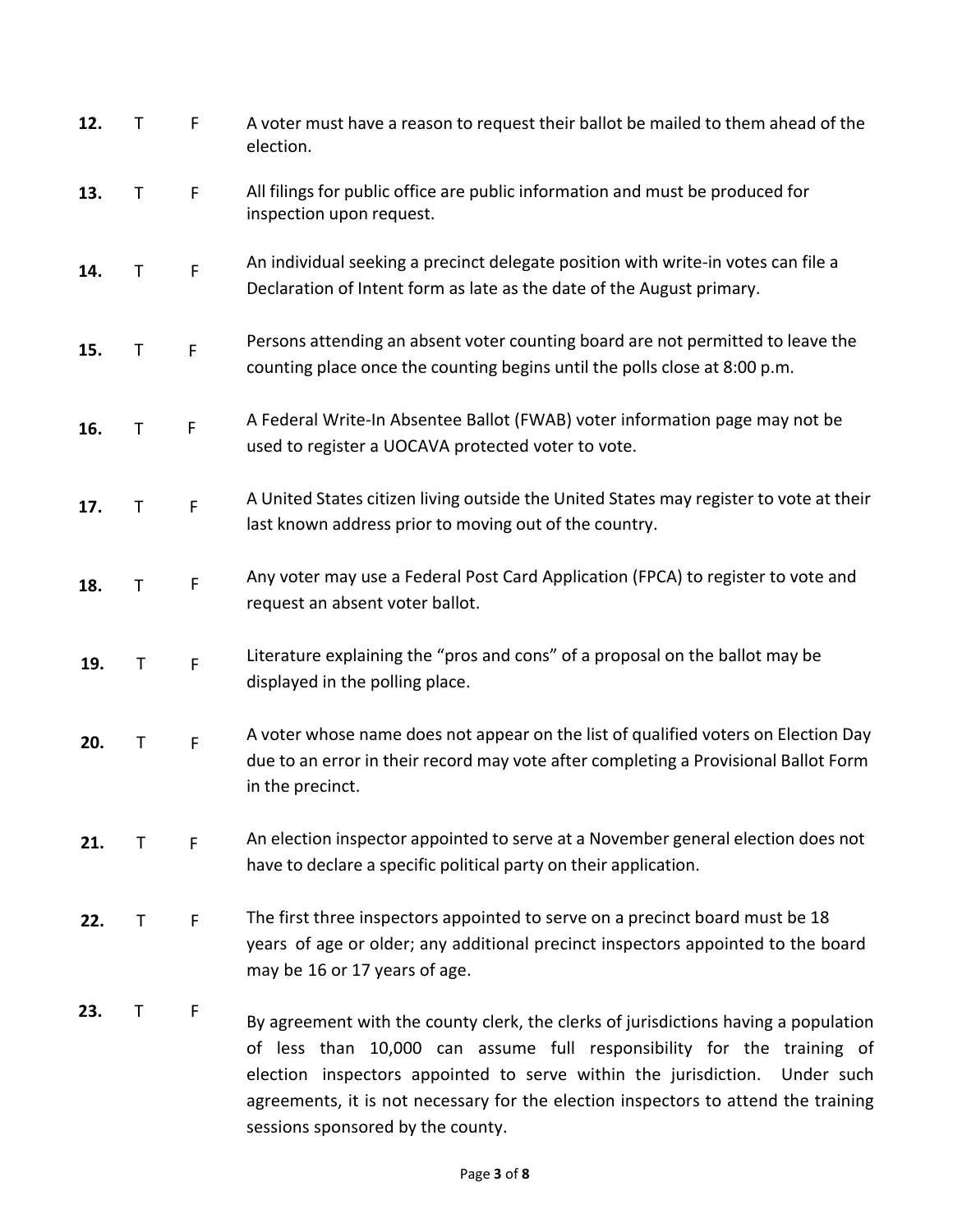- **24.** T F The voting station minimums provided under Michigan election law of one station Per 80-100 active voters must be exceeded where appropriate.
- **25.** T F A voter whose right to vote is challenged at the polls on election day based on residency within the jurisdiction must produce a driver license or other documentation which lists an address within the jurisdiction before a ballot may be issued.

## **MULTIPLE CHOICE:** CIRCLE CORRECT ANSWER

- **26.** The preliminary testing of all tabulators and Voter Assist Terminals that will be used on Election Day should be conducted:
	- A. As early as possible once the programming and absent voter ballots are received.
	- B. No later than the 5th day prior to the election.
	- C. On the same day as the public accuracy test.
- **27.** A test deck and chart of predetermined results prepared for the testing of all tabulators and ballots prior to each election:
	- A. May be used for both the Preliminary and Public Accuracy Tests.
	- B. Must be secured in an approved ballot container between the Preliminary and Public Accuracy Tests.
	- C. Each of the previous choices is correct and the materials must remain under secure original seal from the date of the Public Accuracy Test, plus 30 days beyond the certification of the election.
- **28.** City and township clerks are required to post in a public place specific data regarding the distribution, return and processing of absent voter ballots for:
	- A. Every election conducted in the jurisdiction.
	- B. Every election conducted in the jurisdiction at which state or federal offices appear on the ballot.
	- C. Special elections held to present millage and bond proposals.
- **29.** The "Notice of Voter Registration" must be published:
	- A. In a local newspaper at least 30 days prior to an election.
	- B. When deemed necessary by the local election commission.
	- C. On the city or township website, no later than the 15th day prior to the election.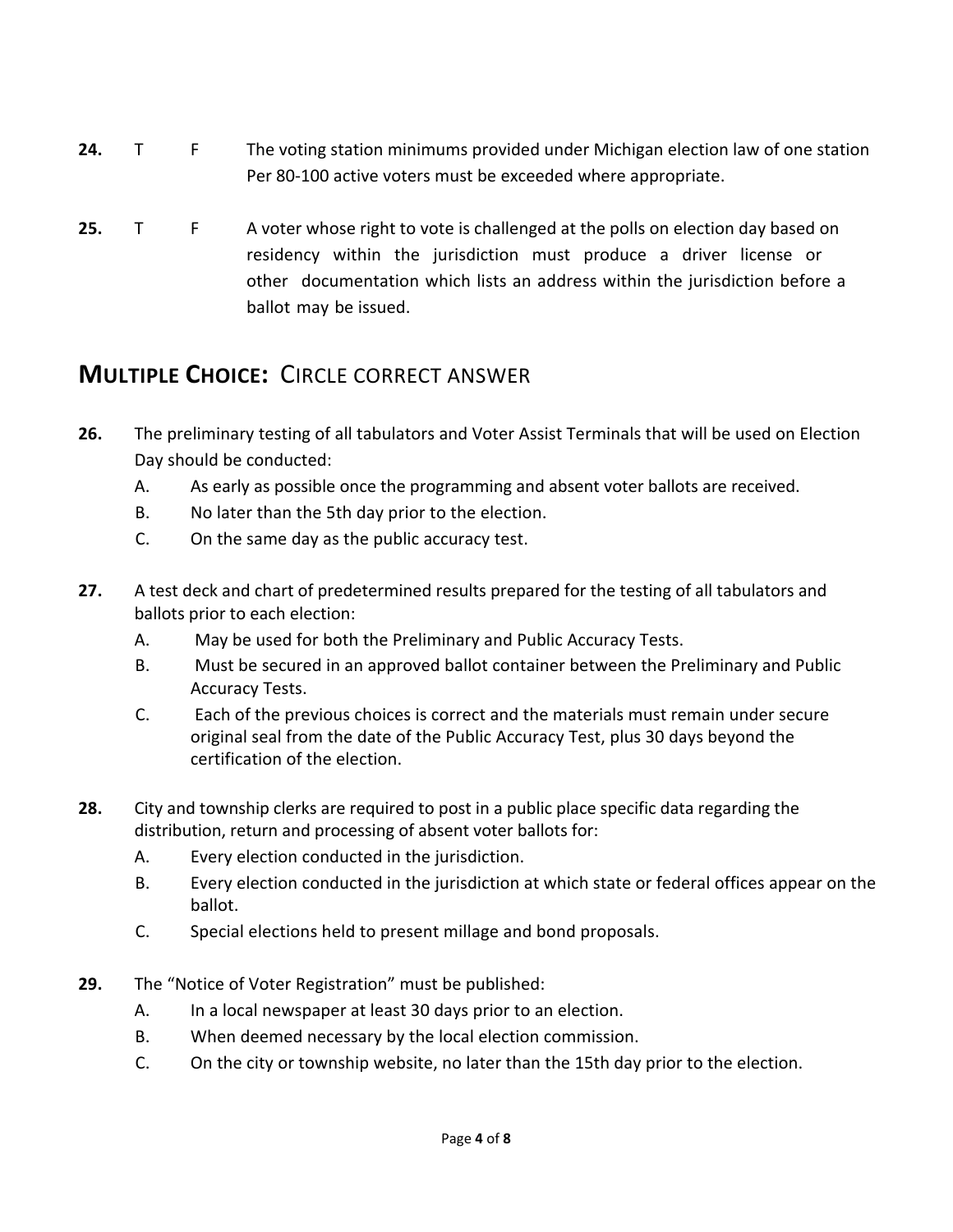- **30.** If a voter wants to vote in the next election, but fails to register to vote by the 15th day prior to the election, they can register to vote using which method up until Election Day?
	- A. Register to vote at any Secretary of State branch office.
	- B. Register to vote in person at their city or township clerk's office with photo Identification and proof of residency.
	- C. Mail their voter registration application to their city or township clerk.
- **31.** How many years are clerks required to retain cancelled voter registration master cards?
	- A. Two years.
	- B. Five years.
	- C. Ten years.
- **32.** Which statement is false?
	- A. A polling place may not be moved less than 30 days before an election unless the polling place becomes unusable or is unavailable.
	- B. All polling places must comply with the Americans with Disabilities Act.
	- C. Up to six precincts may be served by the same polling place location.
- **33.** Which one of the following petition signature irregularities is not acceptable?
	- A. Signature on petition is "A. Smith"; registration record is signed "Albert Smith."
	- B. Signature is dated after the date appearing on the circulator's certificate.
	- C. Signer is registered in listed jurisdiction but at a different address than the address entered on the petition.
- **34.** Which of the following statements regarding write-in votes is false?
	- A. If the political party associated with a write-in vote cast at a partisan primary does not match the political party indicated by the candidate on his/her Declaration of Intent, the write-in vote is invalid.
	- B. The Declaration of Intent requirement is waived if a candidate appearing on the ballot for a public office involved dies or is otherwise disqualified on or after the second Friday immediately preceding the election.
	- C. To be elected to an office, a write-in candidate must receive more votes than any other candidate seeking the office and must meet a vote "threshold formula" provided under Michigan election law.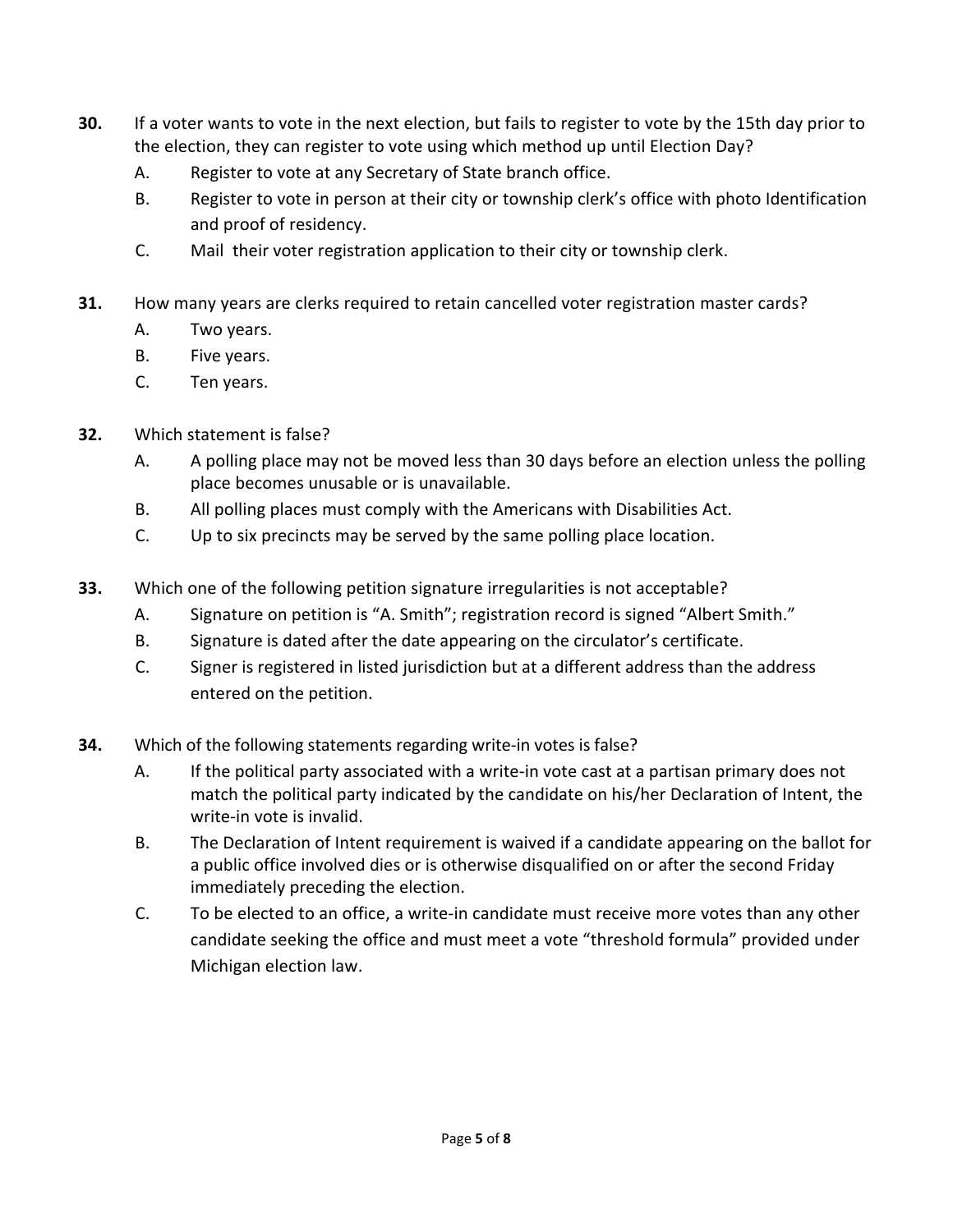- **35.** Which of the following actions does not violate election law?
	- A. A campaign worker returns a voter's absent voter ballot to the clerk.
	- B. A candidate distributes blank absent voter ballot application forms with his or her campaign literature.
	- C. A voter asks a friend to deliver his or her absent voter ballot to the clerk.
- **36.** A voter's ballot must be processed as challenged, if:
	- A. The voter registered to vote at their city or township clerk's office in the 14 days preceding the election, and they showed their school photo ID and a utility bill with current address.
	- B. The voter failed to show required photo ID when requesting their absent voter ballot inperson at their city or township clerk's office.
	- C. Reread 1 and 2. It's both 1 and 2.
- **37.** Which organization does not have the authority to appoint "election challengers"?
	- A. A candidate committee.
	- B. A state-recognized political party.
	- C. An organized group of citizens interested in preserving the purity of elections and guarding against the abuse of the elective franchise.
- **38.** Under Michigan's voter identification requirement, a person may not vote if:
	- A. The address on his or her driver license is different than the address listed on the QVF precinct list.
	- B. The voter states that he or she does not have or is not in possession of an acceptable form of identification and the voter, but signs the required affidavit of Voter Not In Possession of Photo ID.
	- C. A voter who acknowledges that they have the required photo ID in their possession, but refuses to show their photo ID to election inspectors.
- **39.** A sealed ballot container delivered to the local clerk following the close of the polls may be opened to remove the poll book or statement of votes by:
	- A. The local clerk and one other person.
	- B. The two members of the board of election inspectors that delivered the container.
	- C. The two members of the board of election inspectors that delivered the container, but only while under the observation of the members of the local receiving board.
- **40.** A voter who is challenged by an authorized challenger can vote if he or she:
	- A. Appears on the QVF registration list and shows documentation as proof of his or her qualifications to vote.
	- B. Completes a Provisional Ballot Form.
	- C. Agrees to answer questions regarding his or her qualifications to vote under oath and appears through the answers given to those questions that he or she is qualified to vote in the precinct.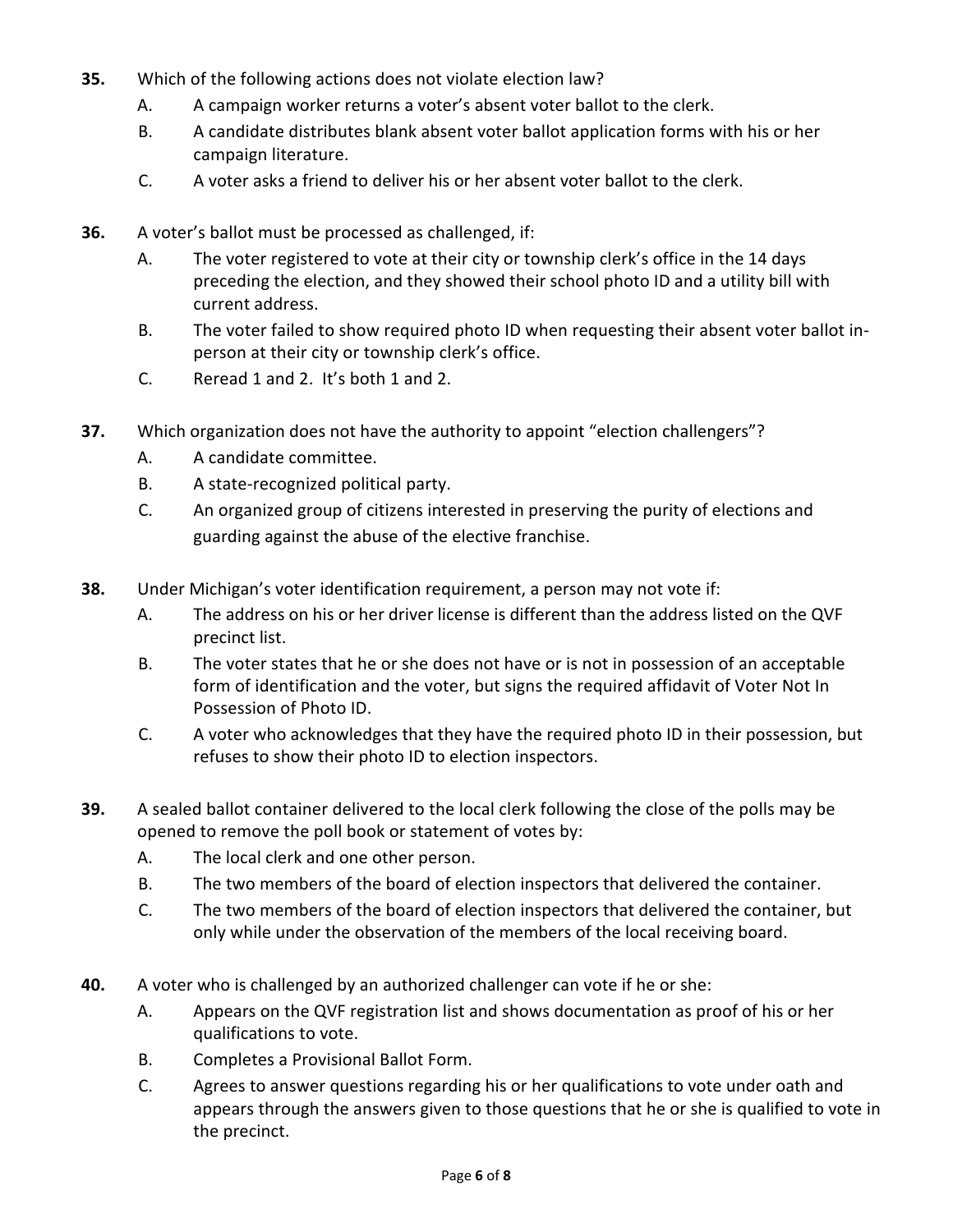- **41.** Which statement is false?
	- A. A poll watcher who wishes to be present in an absent voter counting board once the counting begins must remain in the room in which the absent voter counting board is working until the close of the polls (8:00 p.m.).
	- B. A poll watcher may observe voters who are offering to vote from behind the processing table.
	- C. A poll watcher may not touch the Poll Book or any other voting records.
- **42.** How long are clerks required to secure and retain ballots containing a federal office?
	- A. 12 months.
	- B. 22 months.
	- C. 36 months.
- **43.** Which statement is true?
	- A. Campaigners must remain at least 100 feet from any doorway used by voter to enter the polling place; exit pollsters must remain at least 20 feet from the doorway used by voters to exit the polling place.
	- B. Campaigners and exit pollsters must stand at least 20 feet from any doorway used by voters to enter or exit the polling place.
	- C. Campaigners and exit pollsters must stand at least 100 feet from any doorway used by voters to enter or exit the polling place.
	- D. None of the above
- **44.** Which statement is false?
	- A. A voter may park a car or other vehicle bearing campaign signs or bumper stickers within 100 feet of the polling place during the time he or she is voting.
	- B. Voters are not permitted to refer to campaign literature when voting.
	- C. Election inspectors must ask voters entering the polls to remove campaign buttons or to cover up clothing bearing a campaign slogan or a candidate's name.
	- D. All of the above
- **45.** An elector whose voter registration record cannot be located on Election Day can vote if he or she:
	- A. Produces what appears to be a current voter identification card.
	- B. Shows his or her driver license and completes a voter registration application.
	- C. Registers to vote at the city or township clerk's office with proof of residency and a receipt provided by the local clerk.